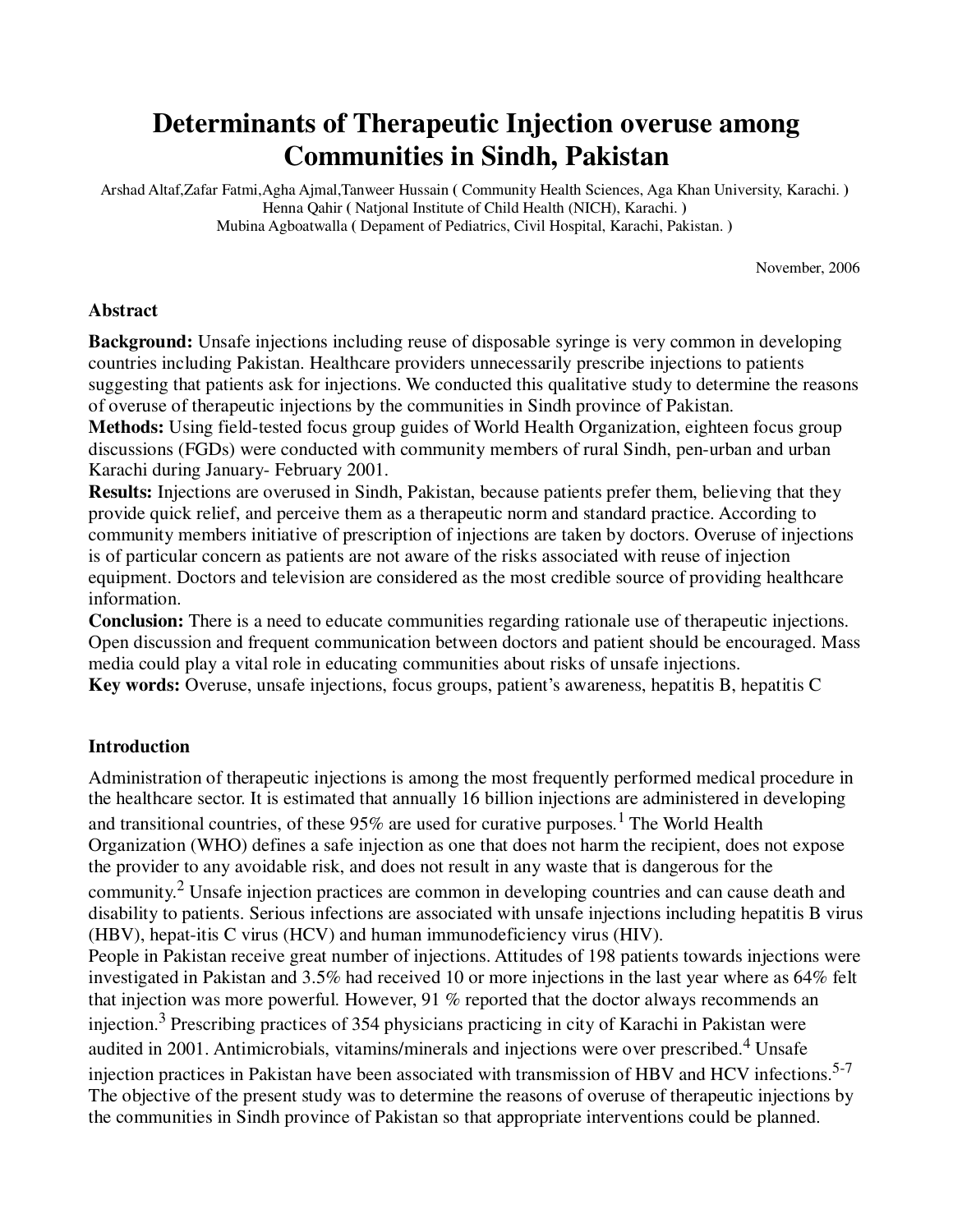### **Material and Methods**

A qualitative approach (focus group discussion) was used to determine the reasons of unsafe injection practices. The study was carried out between January -February 2001. The Ethical Review Committee of Aga Khan University reviewed the study and fieldwork was initiated once approval was granted. In September 2000, a group of health professionals were trained in the use of the focus group methodology and to field test the generic WHO focus group guides. Discussion guides were developed and pre tested at two different sites in urban Karachi.

Karachi is the largest city of the country with a multi ethnic population and it also has numerous urban slum settlements that constitute 40% of the city's population.<sup>8</sup> Two different localities in urban Karachi, pen urban Karachi and rural Sindh were identified. Urban localities were densely populated slum area, pen urban were just outside Karachi but close enough for the locals to commute regularly for livelihood and other business in the city. Rural localities were northern and southern agricultural areas of Sindh. Meetings were held between the investigators and other key community contacts before the start of the study. Key community contacts were persons from the identified areas and who could assist the research team in conducting focus group discussion sessions. The field team consisted of a moderator and a note taker.

Venues for focus groups were houses, community halls, teashops and factory units. The sites were selected according to the convenience of the participants and community contact person. Focus group discussions with females were held in one of the houses of the community.

With the help of key community contacts, homogenous groups for age, sex and occupation were selected. The moderator explained the study objectives before each group and participants were assured of their anonymity. Verbal consent was taken to tape record the sessions. Besides recording, the note taker simultaneously took written notes and observed and recorded expressions of the participants. The beginning section of discussion addressed common conditions and healthcare seeking behaviors. The second part addressed types of treatment prescribed and their costs. Finally, the interview probed injection practices, perceptions about injection safety and injection-associated infections, attitudes towards use of injections to administer medications, and proposed suggestions to improve injection practices. The moderator based the discussion on the WHO guides, but did not restrict it to these specific questions or probes. At the end of each session the moderator gave an informative talk about injection safety.

Missing information was added after listening to the tapes of the discussion sessions. Data were transcribed into a word processor. Content analysis organized raw data into readable narrative descriptions with major themes, categories, and illustrative examples. Finally, frequencies of responses were estimated aftr separating responses from all focus group discussion sessions.

#### **Results**

A total of 18 focus group discussion sessions were carried out in three different settings: eight in urban setting (six male and 2 female), six in pen urban (four males and two female) and five in rural (two males and three females) areas. The average number of participants in each session was eight. The age range was 18-80 years (females) and 20- 55 (males).

Participants believed that the doctor is the better judge of a good quality treatment however; they related good quality treatment to receiving injections, or any treatment that can give them cure from ailment. They were also concerned about the quality of drugs available in the market. A few groups suggested that injections are necessary in a good quality prescription. For example an old woman from urban Karachi said, "injection is a must and we get cured with it" another middle age woman from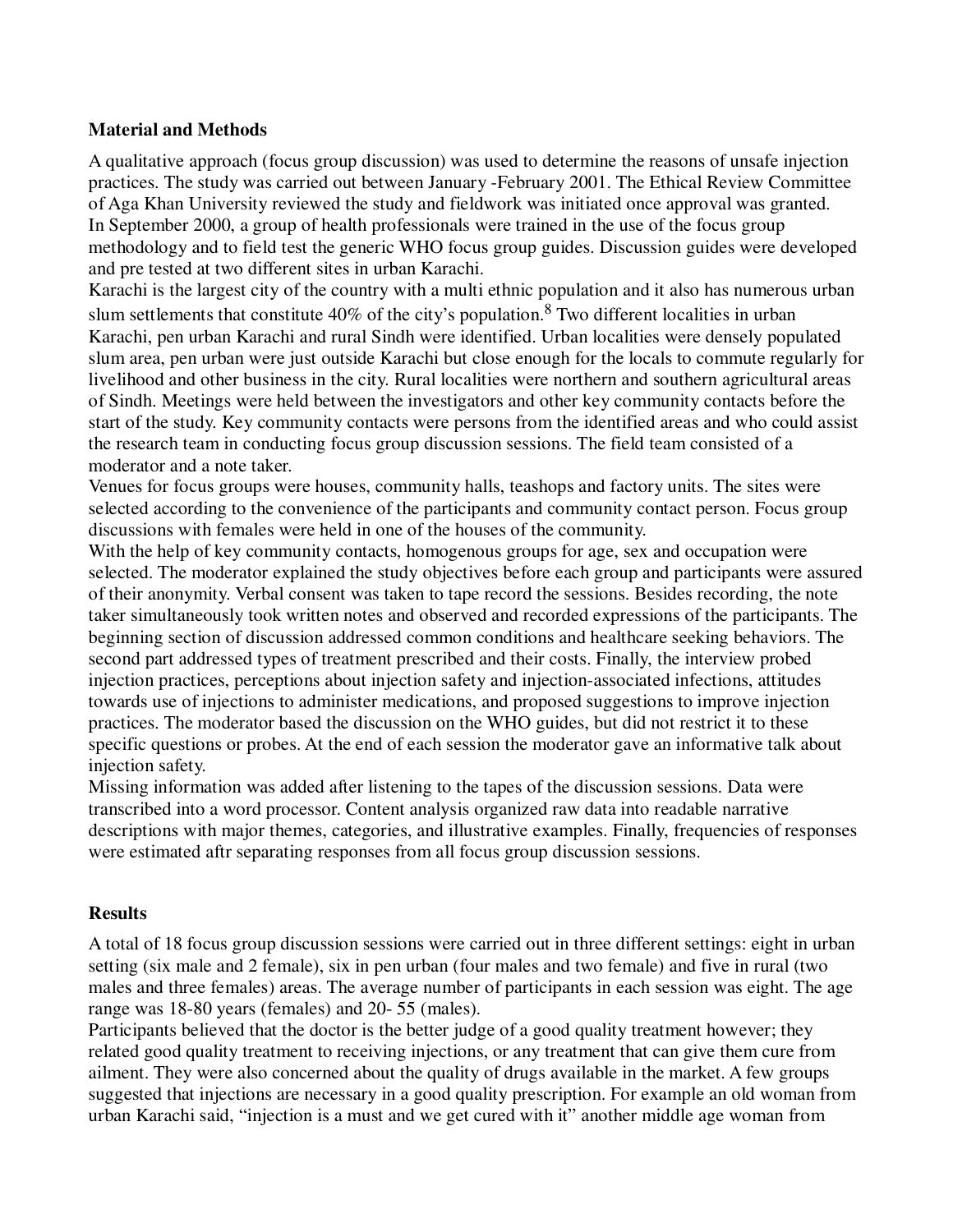urban Karachi replied, "without injections there is no relief." Participants in our study also suggested that oral medication for children and injections for adults was the best quality treatment. Pills, injections, and syrups were the main mode of treatment in all areas. Pen urban areas mentioned that injections are necessary in a prescription and they prefer what the doctor prescribes. Participants in rural areas revealed that young doctor (referred to fresh graduates) prescribe fewer injections compared to older doctors. They also suggested that healthcare providers have a financial interest in prescribing injections. Fever, flu, abdominal pain and headache were the common conditions that lead to an injection. Most of the participants reported that doctors usually took the initiative to prescribe an injection but there were few study participants who mentioned that they asked for an injection. Participants reported that visit to a clinic usually lead to the prescription of two to three injections. In most cases, the dispenser, healthcare aide hired by the doctor, dispense medications and administer the injections.

The average cost of prescriptions that included injections and medicines was in the range of Rs. 35- 37.00 (US\$0.60) versus Rs. 31.00 (US\$ 0.51) for prescriptions that did not include injections. Average cost of intravenous infusions prescribed in cases of weakness or diarrhea was Rs.22 1.00 (US\$3.6). Participants reported that injection equipment was supplied in healthcare provider's clinic. Most participants reported not paying attention and not being able to observe the opening of a new packet when they received an injection. Some participants reported having witnessed reuse of disposable syringes in the absence of sterilization. From an urban area a male respondent said, "We do not know, they bring the syringe from behind the counter." Participants mentioned that they generally do not ask for a new packet but those few who reported asking for a new syringe were not provided with one. In such instances, the participants reported that the dispenser assured them that the syringe was clean. Participants did not recognize sterilization of syringes as an important issue. When probed further they replied that sterilization is necessary and hot water kills germs.

Quick relief, referred to as early relief from the disease was reported as the main reason to prefer injections. Participants cited that the main reason to visit a clinic is to get relief from the illness and they believe that an injection serves this purpose weB because after receiving an injection they get better quickly. Some of the daily wage earners informed that many doctors often tell them that they could get to work the next morning after receiving an injection. Although most of the participants described that they would prefer injection, however, some reported that they would like to use oral medicines if they could be convinced that oral medications work as fast as injectable medications.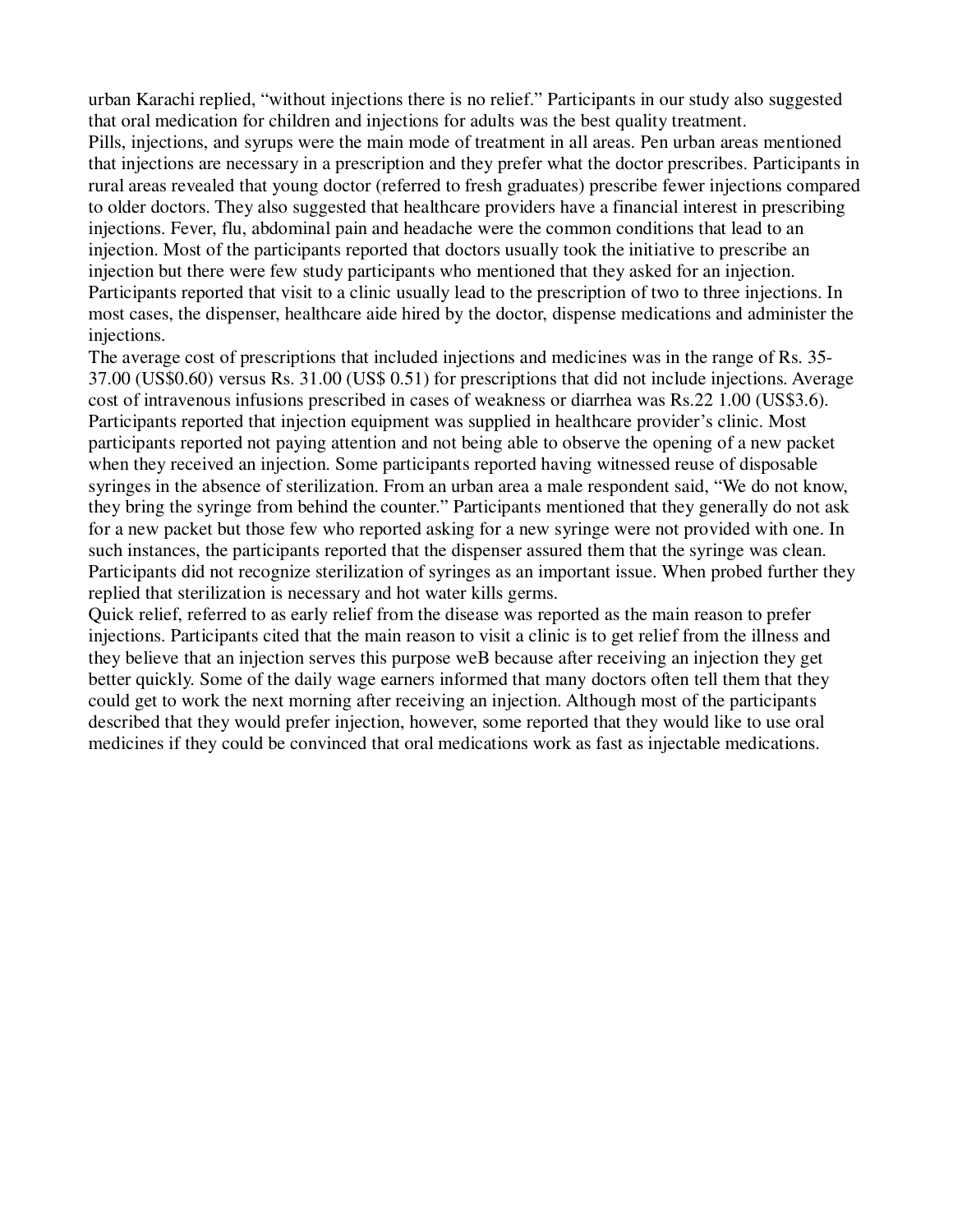| Occupation      | Ethnicity  | Area         | Male                                   | Female         |
|-----------------|------------|--------------|----------------------------------------|----------------|
| Office workers  | Balochi,   | Urban        | $\overline{c}$                         |                |
|                 | Pushto and | 1692 SOAT    |                                        |                |
|                 | Punjabi    | eten Brügger |                                        |                |
| Housewives      | Balochi,   | Urban        | work interestingly<br><b>SANT</b>      |                |
|                 | Pushto     |              | out the sea of the grand of the season |                |
|                 | and Urdu   |              |                                        |                |
| Labor           | Sindhi and |              | Urban $4 \cdot 4$                      |                |
|                 | Punjabi    |              |                                        |                |
| Housewives      | Sindhi and | Urban        | l                                      |                |
|                 | Punjabi    |              |                                        |                |
|                 |            |              |                                        |                |
| Farmers and     | Sindhi     | Peri-        |                                        |                |
| Labor           |            | urban        |                                        |                |
| Teachers and    | Sindhi     | Peri-        |                                        | $\overline{c}$ |
| housewives      |            | urban        |                                        |                |
| Factory workers | Sindhi     | Rural        |                                        |                |
| Farmers         | Sindhi     | Rural        |                                        |                |
| Housewives      | Sindhi     | Rural        |                                        |                |
| Housewives      | Sindhi and | Rural        |                                        |                |
|                 | Urdu       |              | $Total = 18$                           |                |

Table. Occupation, area, ethnicity and gender of participant groups in the study.

Reaction (referring to allergic reactions) and abscesses were reported as the most common side effects of injections. AIDS was the predominant risk mentioned by communities because of poor injection practices. They also believe that AIDS is widespread in Pakistan.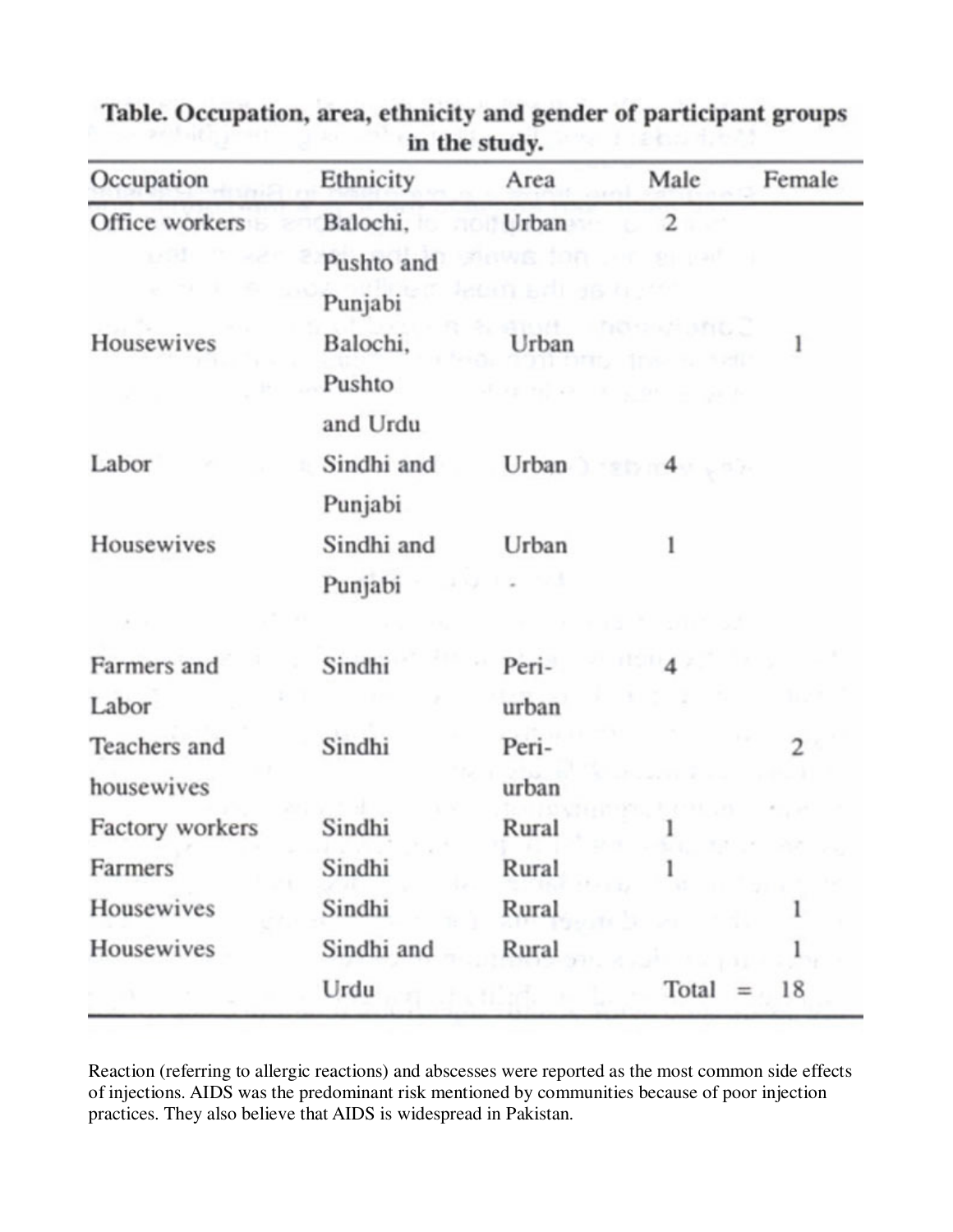Although jaundice was known among the participants but they did not associate it with poor injection practices. Moreover, few knew about specific causes of viral hepatitis, including hepatitis B and C and chronic liver disease.

Television and doctors were reported as the most credible source to receive health information. Television was reported to be the media of choice to convey safe and appropriate use of injection messages.

#### **Discussion**

Injections are overused in Sindh, Pakistan, as patients prefer them, believing that they provide quick relief, and perceive them as a therapeutic norm. However, according to the communities prescription of injections usually results from an initiative from the doctors. The communities consider injections in a prescription as a standard practice. Overuse of injections is of particular concern as patients are not aware of the risks associated with reuse of injection equipment. Doctors and television are considered as the most credible source of providing healthcare information. These findings were consistent in different geographic regions of the province and there was no significant difference noted. The overuse of injection practices in Pakistan has become a therapeutic norm in the practice of general practitioner (GP). Majority of these injections is administered under unsafe conditions exposing the patient to infectious diseases, including abscesses, HIV/AIDS and viral hepatitis B and C. In a review of literature conducted by Simonsen and colleagues, the number of injections for 13 developing countries representing five regions including Pakistan was estimated. The average number ranged from 0.9 to 8.5 per person per year. The highest prevalence  $(8.5)$  was for Pakistan, Ecuador and Moldova.<sup>9</sup> The indications for injection treatment included several non specific symptoms such as mild diarrhea, fever with no other symptoms and fatigue. More than 50% of these injections were unsafe i.e., syringes and needles were used on consecutive patients without sterilization.<sup>9</sup> Extent and characteristics of therapeutic injection use and injection providers in Egypt was researched in household survey and formal and informal medical providers. Of 4197 persons interviewed 26.2% reported receiving an injection in the past three months and 8.4% reported that the provided did not use a syringe taken from a sealed packet. Seventy seven percent injections were for therapeutic purpose. Overall respondents reported receiving 4.2 injections per year.<sup>10</sup>

In Pakistani culture patients strongly trust doctors therefore concerted efforts are needed to involve these practitioners so that they improve their prescribing practices and engage in safe and appropriate use of injections. At the same time, communities have to be educated so that they know that oral medicines offer relief in the same manner however, may not be as fast as injectable medications. It has been documented that patients do believe that it is possible to get better without an injection.<sup>3</sup> "Quickness" in relief is an important concept and has two perspectives. First, the healthcare providers wants to prove their ability to provide cure for treatment urgently and confirm the seriousness of patients complains and responds quickly and directly with a tangible intervention so that they can build good relationship with the patient. Second, there is an economic perspective in the mind of the patient that they want to be relieved quickly to be fit for work. This situation is creating a mutual expectancy between the patient and the healthcare provider that results in the administration of an injection. Another dimension of quickly is that the medication gets quickly inside the body. In Indonesia, this situation was addressed successfully with group discussion involving health care providers and communities to reduce the overuse of injections." However, keeping in mind that Pakistan is a large country and several interactional group discussions would be required other alternative means which could provide health education should be explored.

Our study indicates that communities seldom notice what kind of syringe is used when an injection is administered. To improve poor injection practices, communities should take the initiative and ask the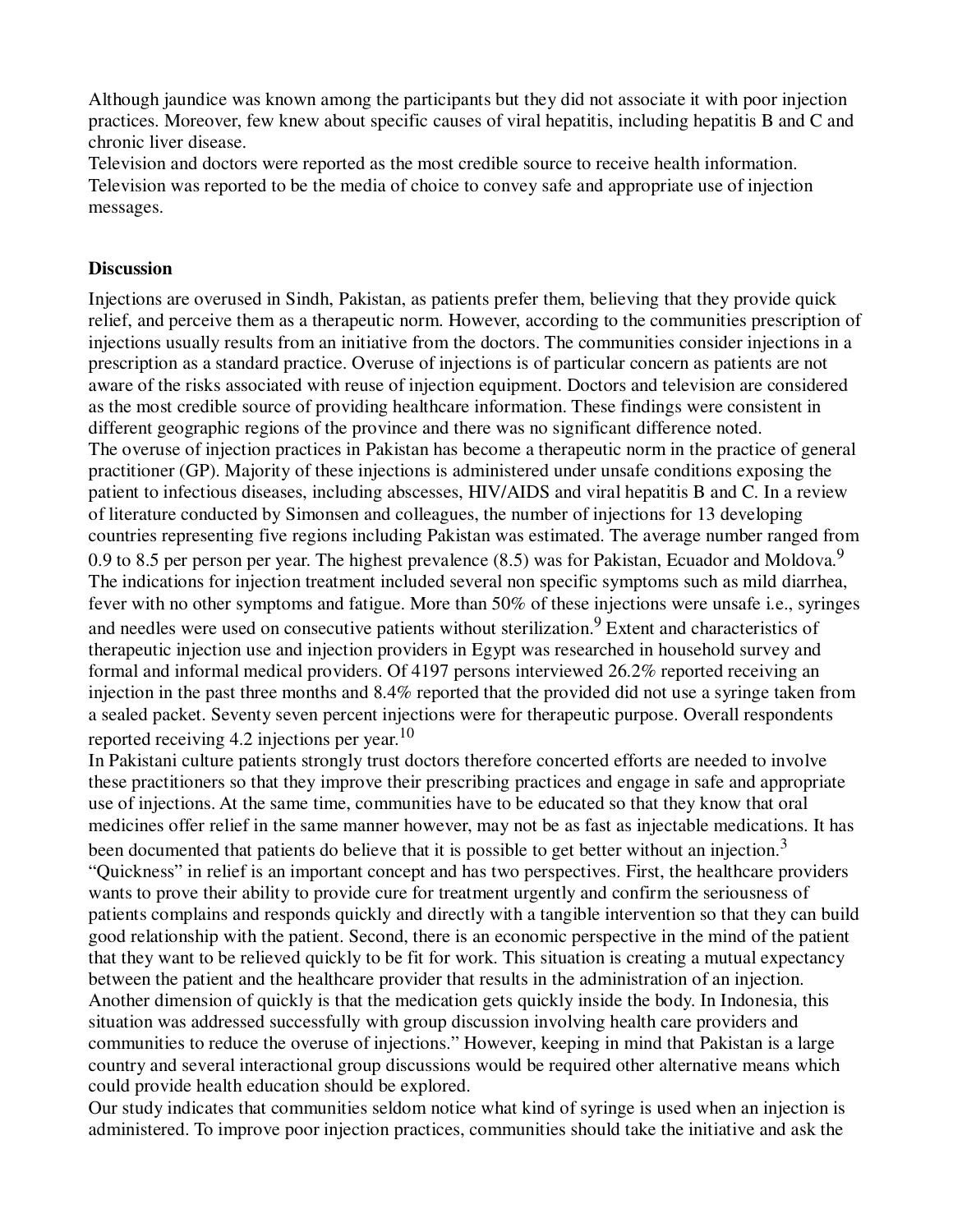practitioner to open a new disposable syringe in front of them. Such a consumer demand for safe injection equipment could only occur if patients are aware of the risks associated with unsafe injections.

Our focus groups were limited to selected urban, pen urban, and rural areas, and mostly captured low and middle income persons. However, we were able to select different ethnic and gender groups from these three areas. Urban slum areas of Karachi comprise of populations of different ethnic groups which come from all over Pakistan. Urban slum areas also comprise of almost 40% of metropolis of Karachi and if pen urban areas are included it becomes 50% of the whole metropolis.

#### **Conclusion**

Patients in Pakistan receive unsafe injections and are at risk of acquiring blood-borne infections. Prudent measures to increase awareness are required to reduce their risk factors associated with unsafe injections.

#### **Recommendations**

To achieve safe and appropriate use of injections in Sindh, Pakistan, the general population should understand that while injections do work faster than oral medications unsafe injections can be dangerous unless administered using new disposable injection equipment.

1. Doctors should be associated to these communication activities because a). Patients trust them. b.) They often take the initiative of prescribing injections.

2. Electronic media can be used effectively to educate masses on risk of unsafe injections.

## **References**

1. Hutin YJ, 1-fauri AM. Armstrong GL. Use of injections in healthcare seDings worldwide, 2000: literature review and regional estimates. BMJ 2003;327(7423): 1075-6.

2. Aide Memoire Injection Safety. Secretariat of Safe Enjection Global Network, Blood Safety and Clinical Technology, World Health Organization.

3. Raglow GJ, Luby SP, Nabi N. Therapeutic injections in Pakistan: from the patients' perspective. Trop Med mt Health 200l;6(l):69-75.

4. Das N, Khan AN, Badini ZA, Baloch H. Parkash J. Prescribing practices of consultants at Karachi, Pakistan. .1 Pak Med Assoc 2001;51(2):74-7.

5. Pasha 0, Luby SP, Khan AJ, Shah SA, McCormick JB. Household members of hepatitis C virusinfected people in Hafizabad, Pakistan: infection by injections from healthcare providers. Epidemiology Infection 1999; 123:515-8.

6. Luby SP, Qamruddin K, Shah AA, Omair A, Pahsa 0, Khan AJ et al. The relationship between therapeutic injections and high prevalence of hepatitis C infection in Hafizabad, Pakistan. Epidemiol Infect 1997;119(3):349-56.

7. Khan AJ, Luby SP. Fikree F, Karim A, Obaid S. Dellawala S et al. Unsafe injections and the transmission of hepatitis Band C in a periurban community in Pakistan. Bull World Health Organ 2000;78(8):956-63.

8. Baig MAA. Status Paper on Urban Environment of Sindh, 2002.

9. Simonsen L, Kane A, Lloyd J. Zaffran M, Kane M. Unsafe injections in the developing world and transmission of bloodborne pathogens: a review. Bull World Health Organ 1999;77(lO):789-800. 10. Talaat M, el-Oun S. Kandeel A, Abu-Rabei W, Bodenschatz C, Lohiniva AL et al. Overview of injection practices in two governorates in Egypt. Trop Med Int Health 2003;8(3):234-41.